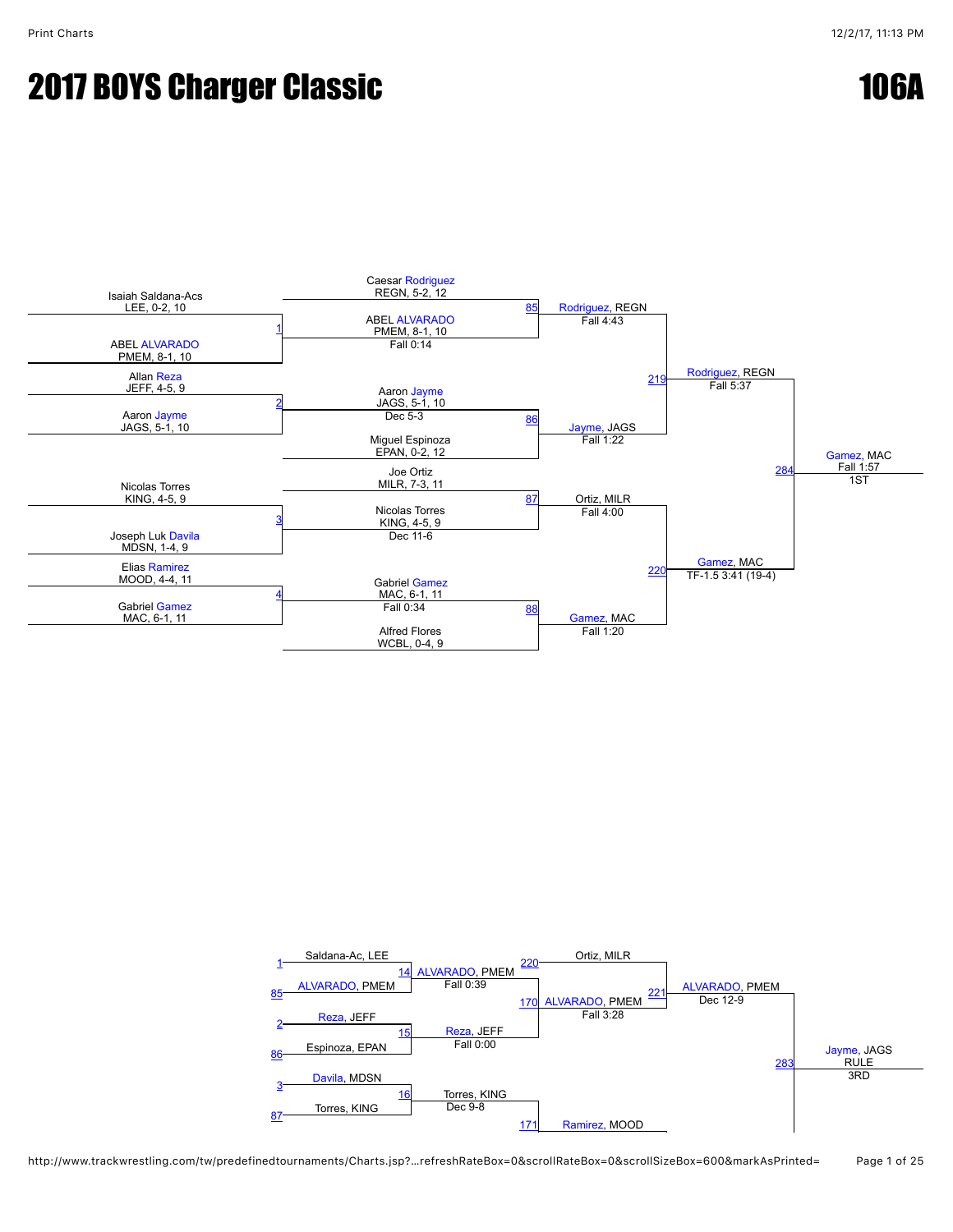



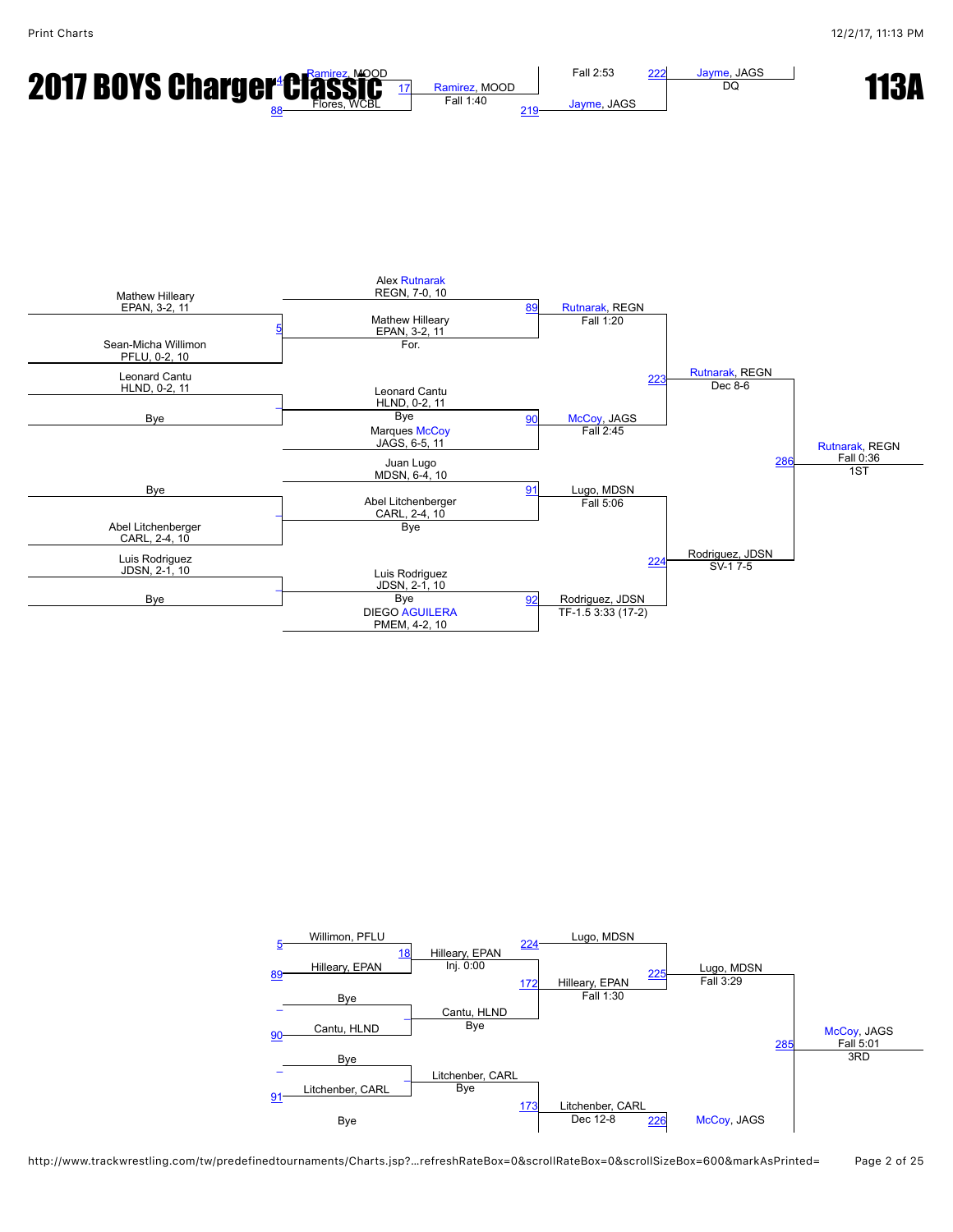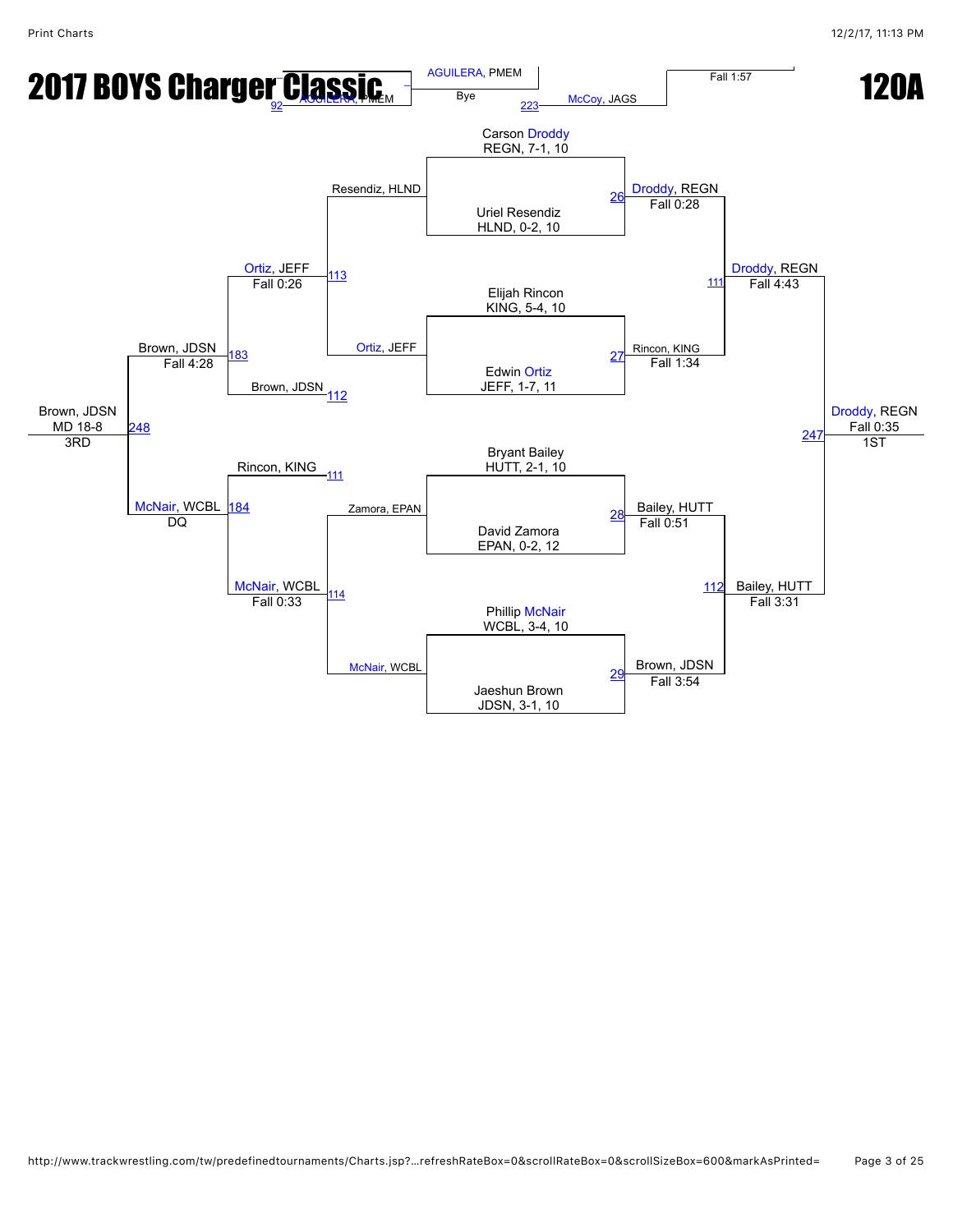# **2017 BOYS Charger Classic 120B**

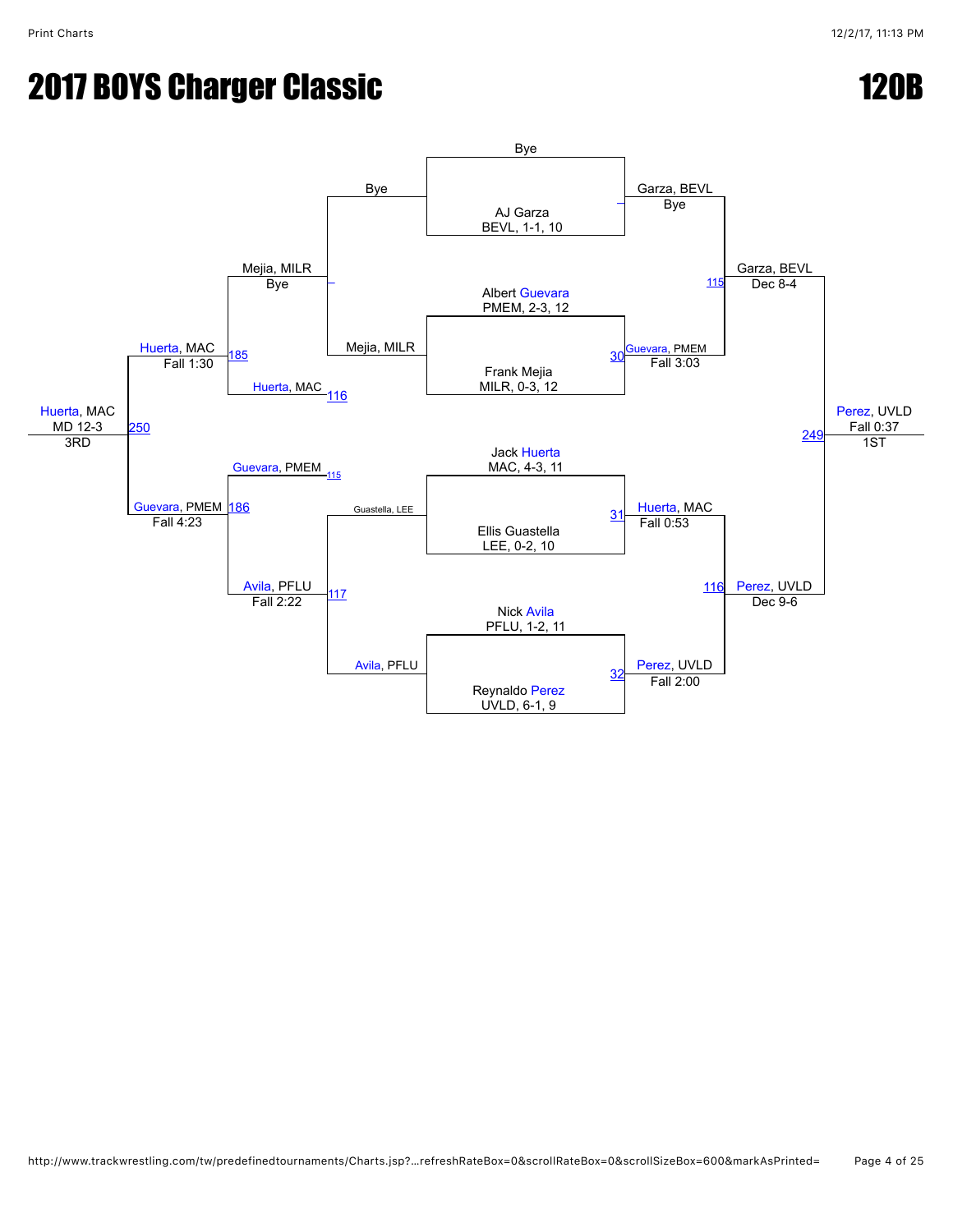#### **2017 BOYS Charger Classic 126A**



http://www.trackwrestling.com/tw/predefinedtournaments/Charts.jsp?…refreshRateBox=0&scrollRateBox=0&scrollSizeBox=600&markAsPrinted= Page 5 of 25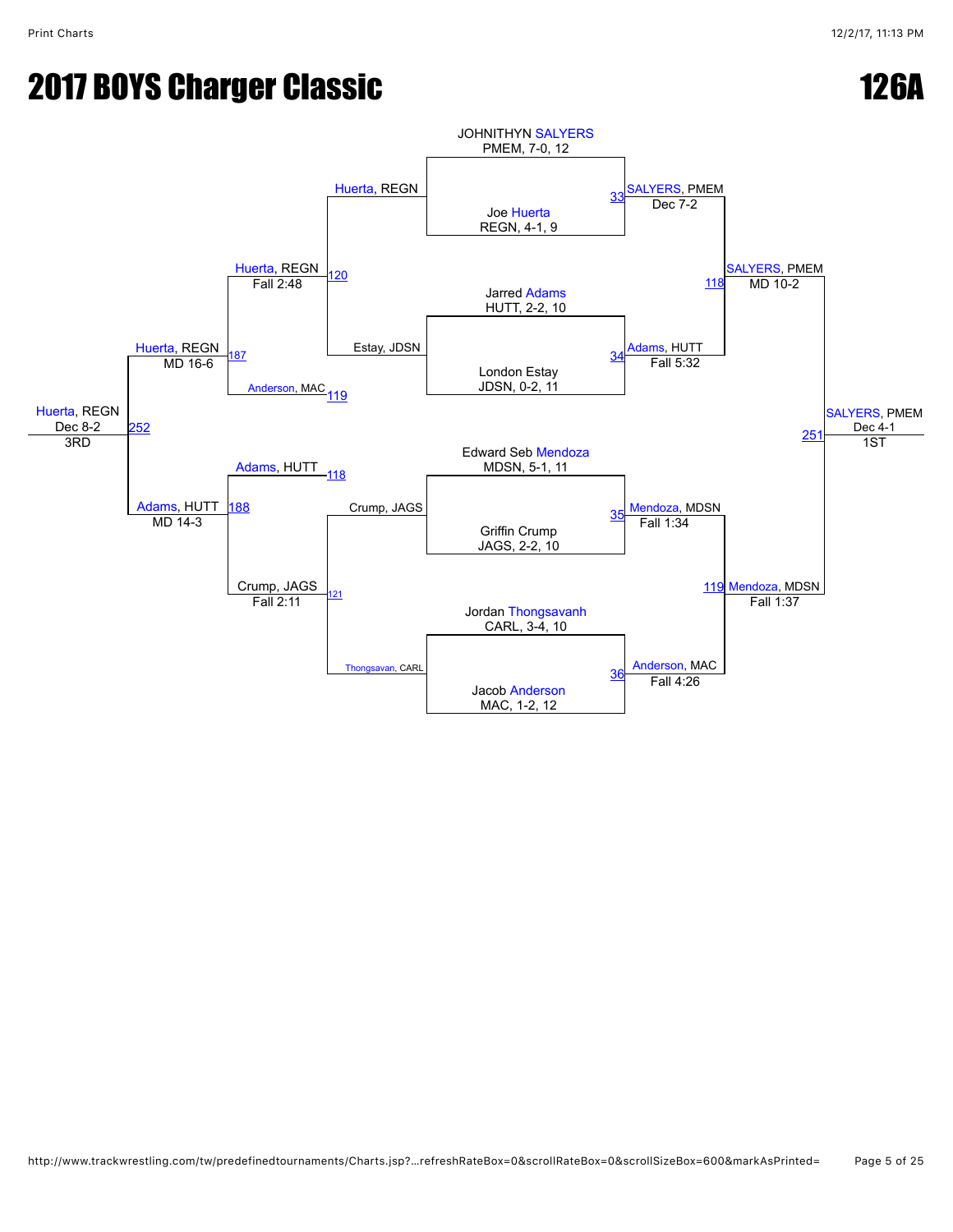### **2017 BOYS Charger Classic 126B**

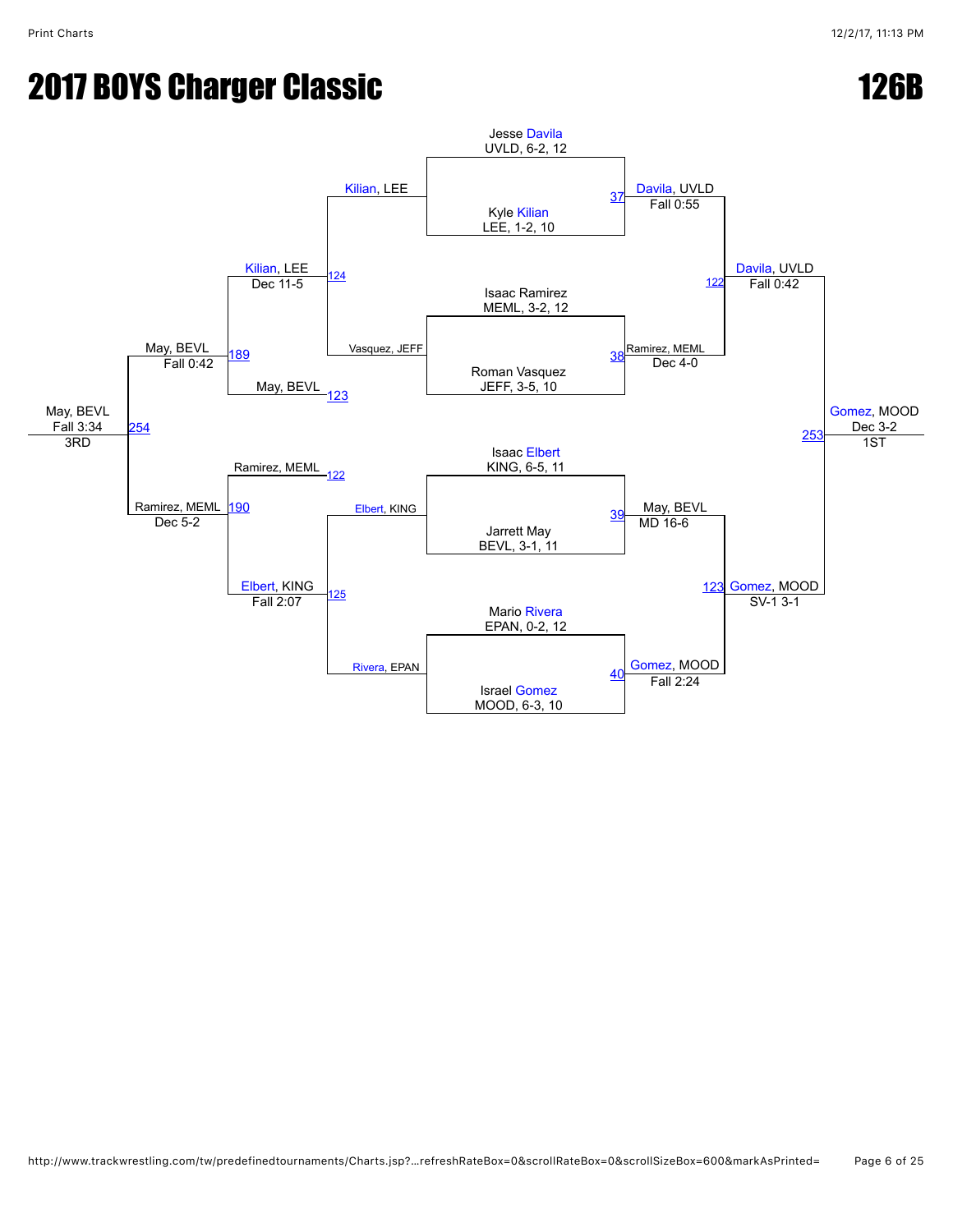#### **2017 BOYS Charger Classic 132A**



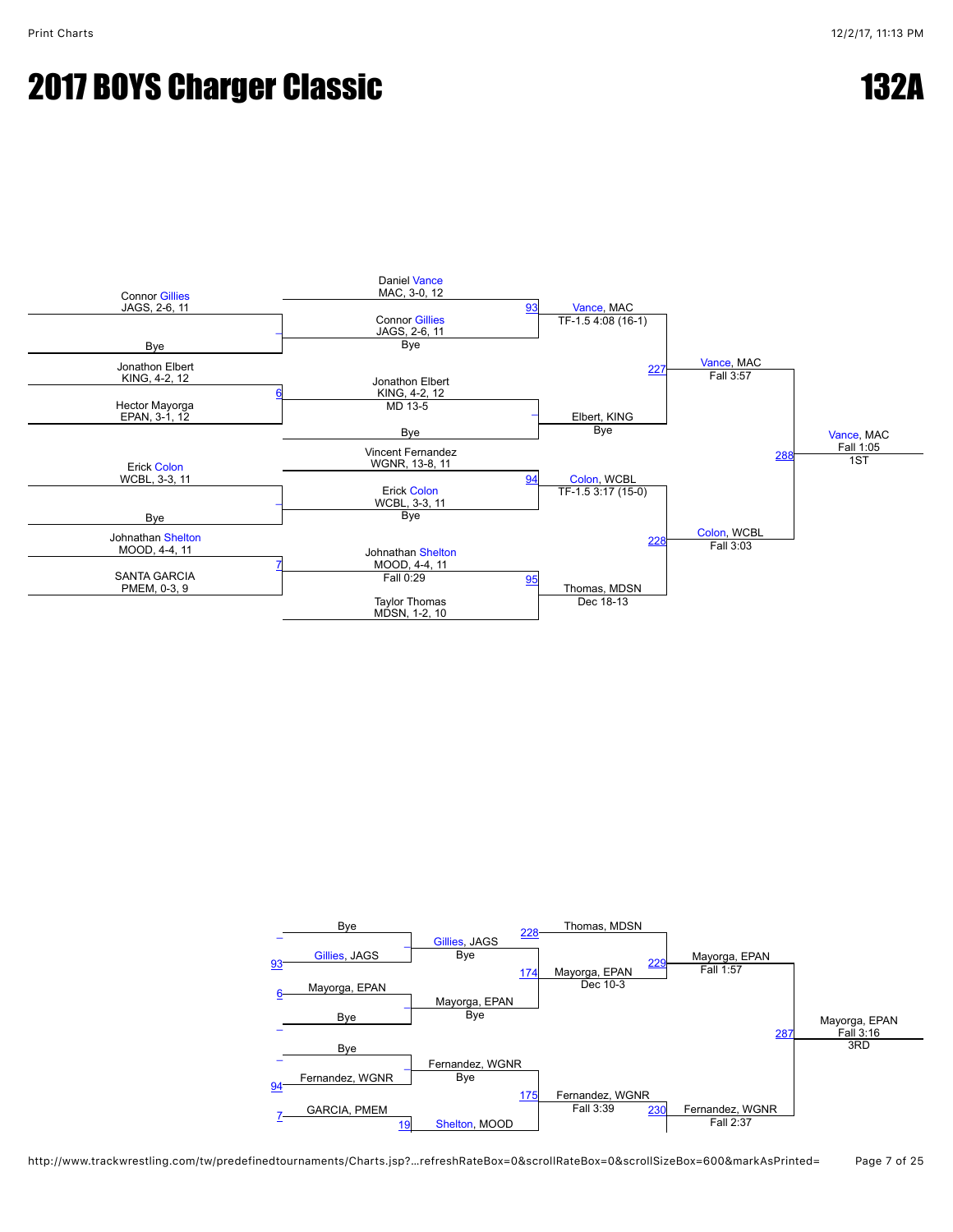**2017 BOYS Charge[r C](javascript:openBoutSheet(8,)lassic** 132B  $\frac{1}{2}$  Fall 0:59  $\frac{227}{2}$  $\frac{227}{2}$  $\frac{227}{2}$  Elbert, KING 132B



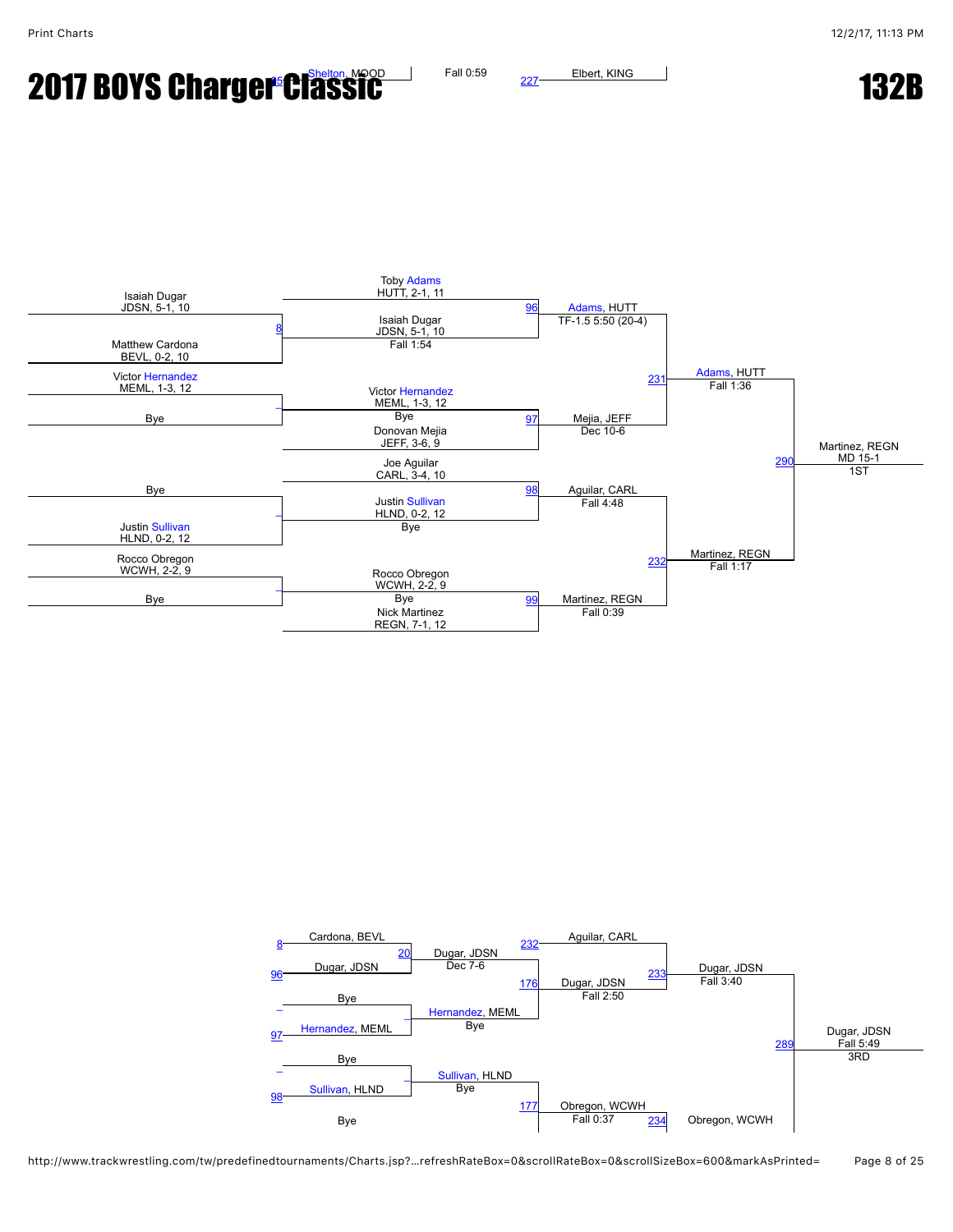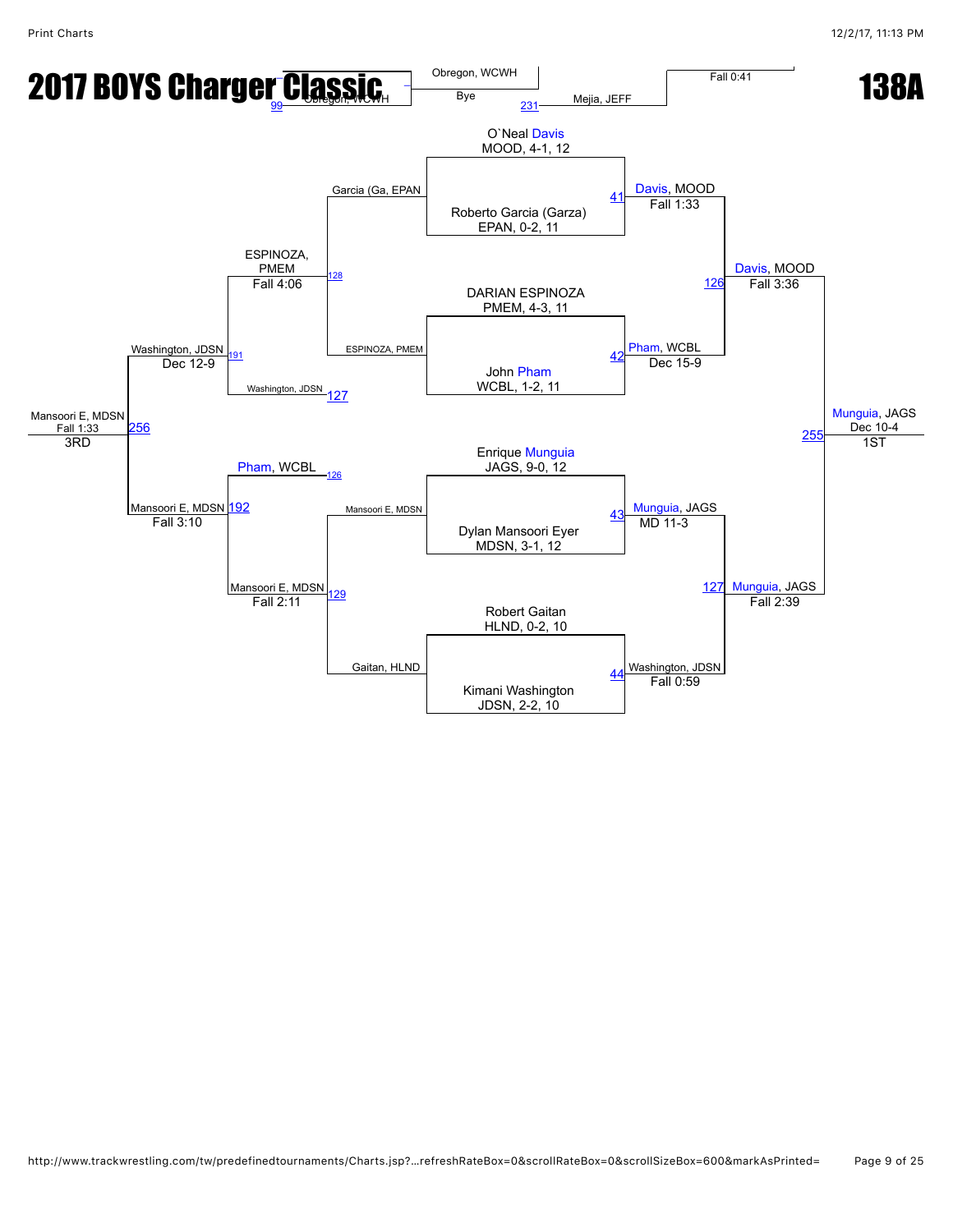## **2017 BOYS Charger Classic 138B**

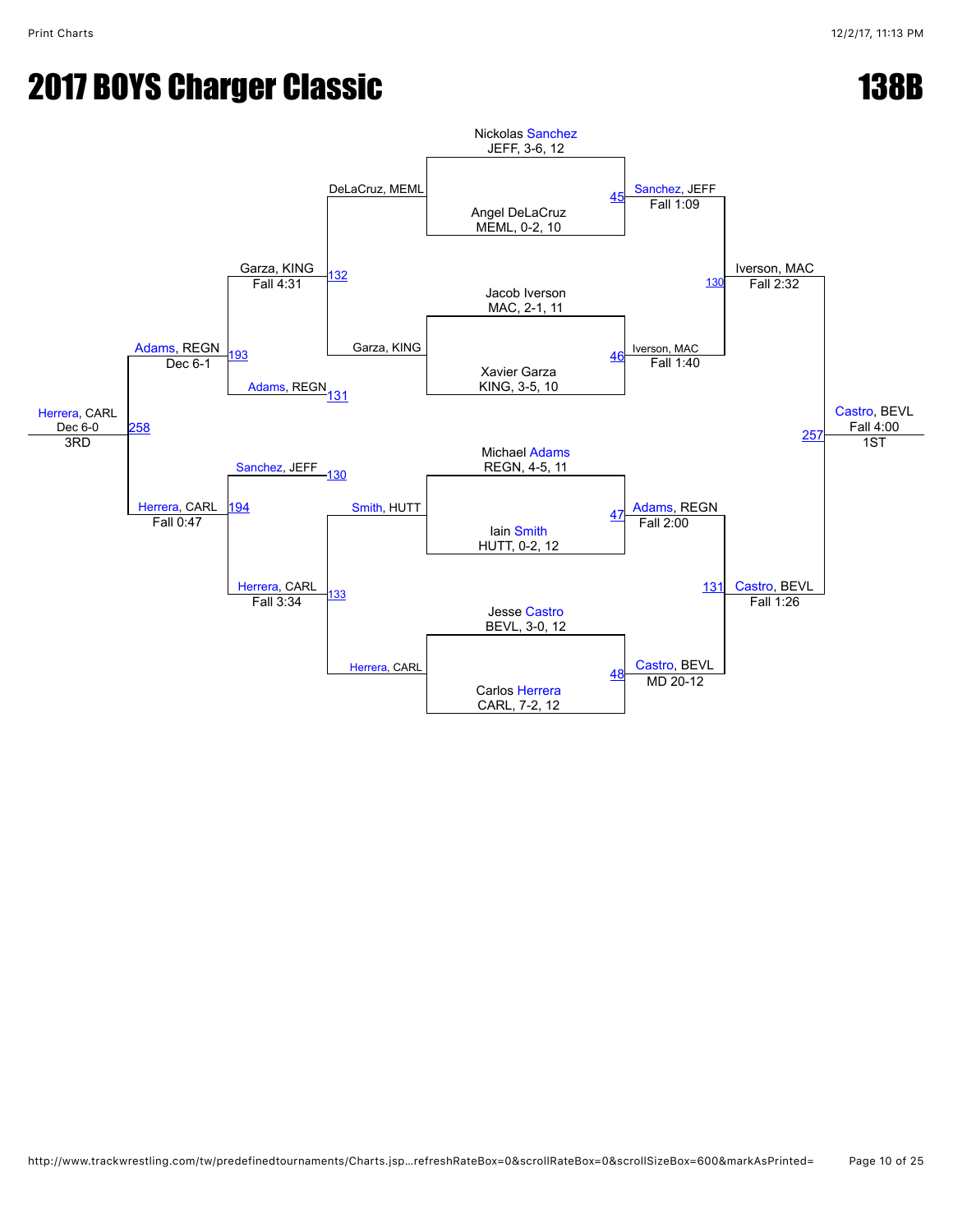### **2017 BOYS Charger Classic 145A**

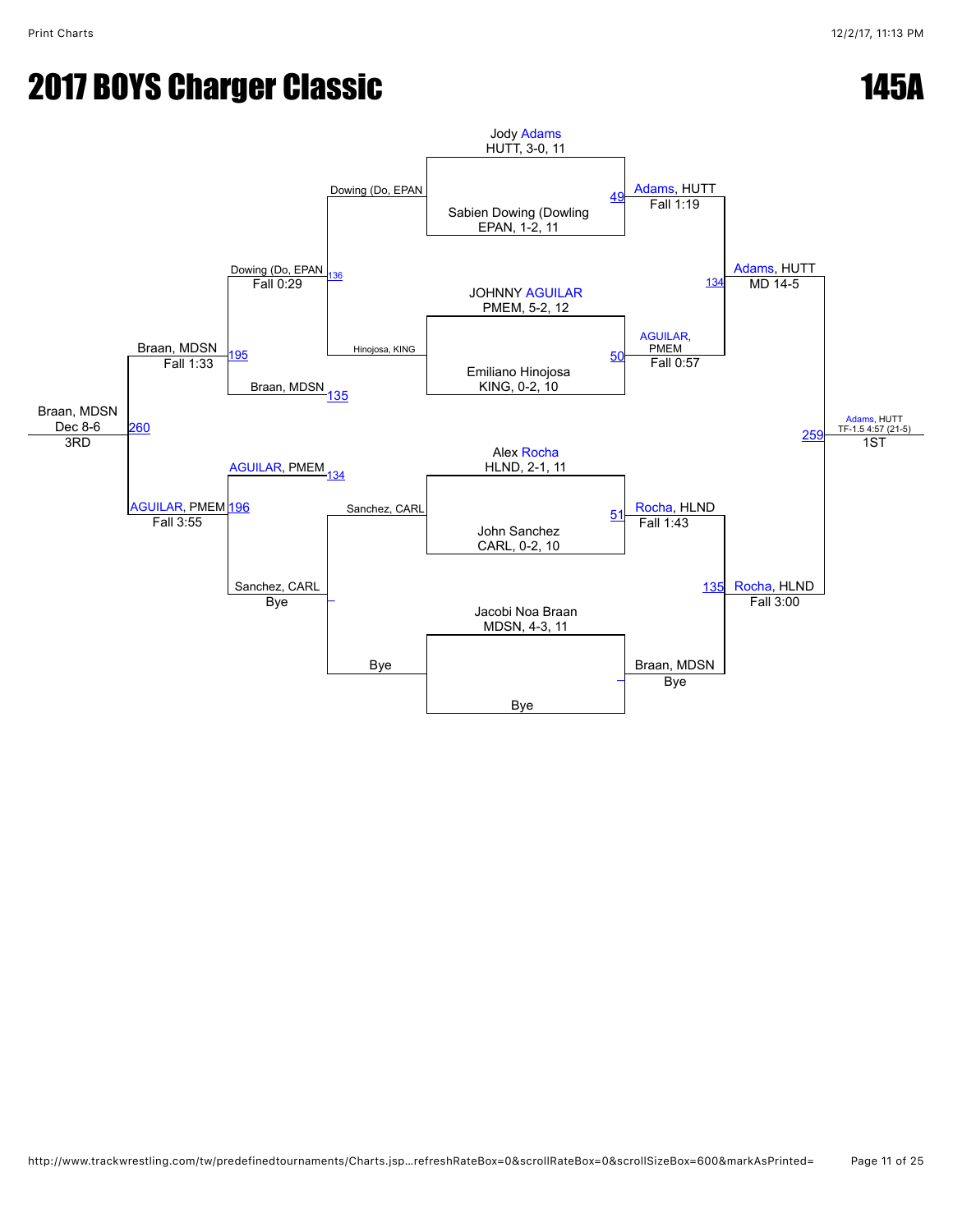# **2017 BOYS Charger Classic 145B**

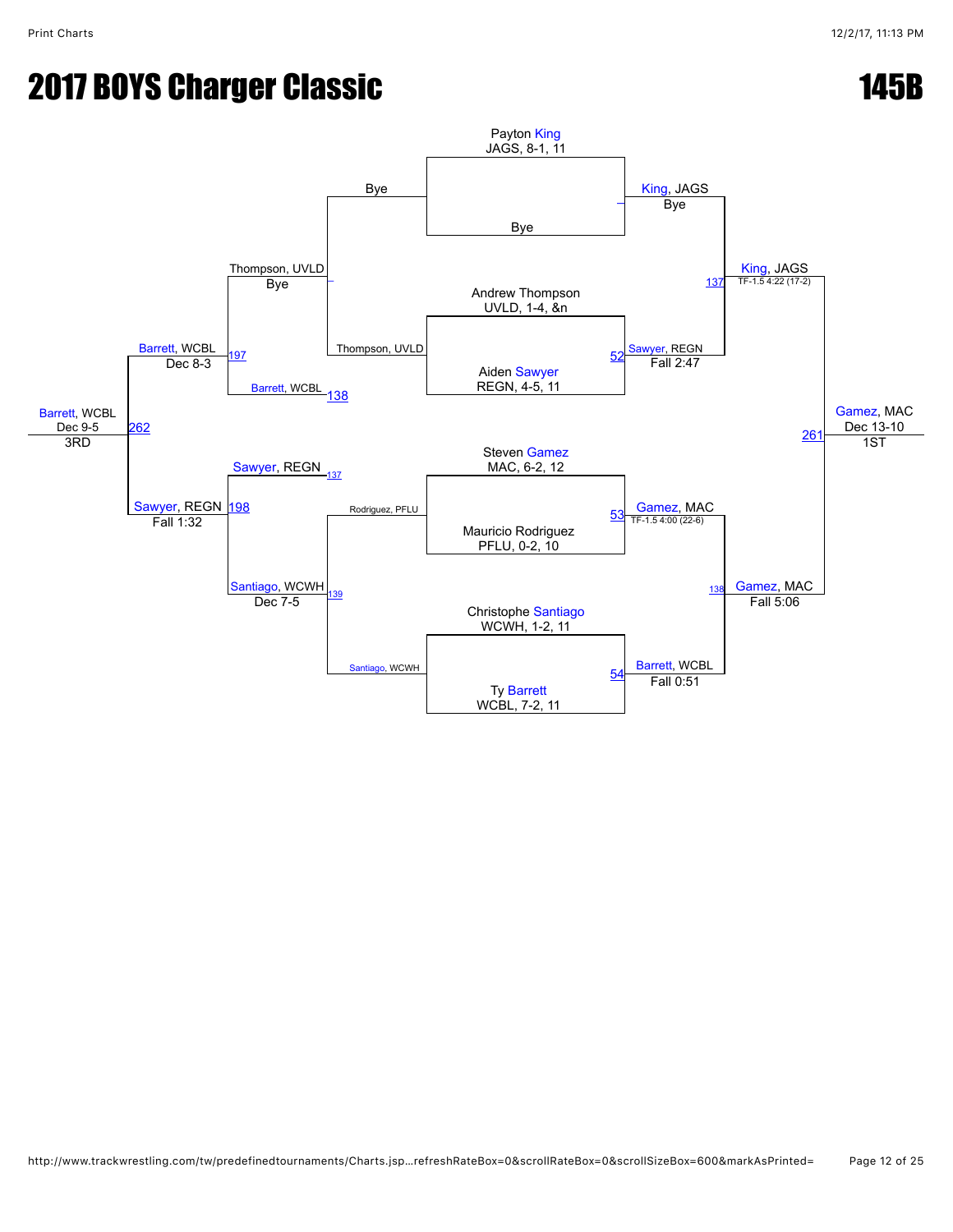### **2017 BOYS Charger Classic 152A**

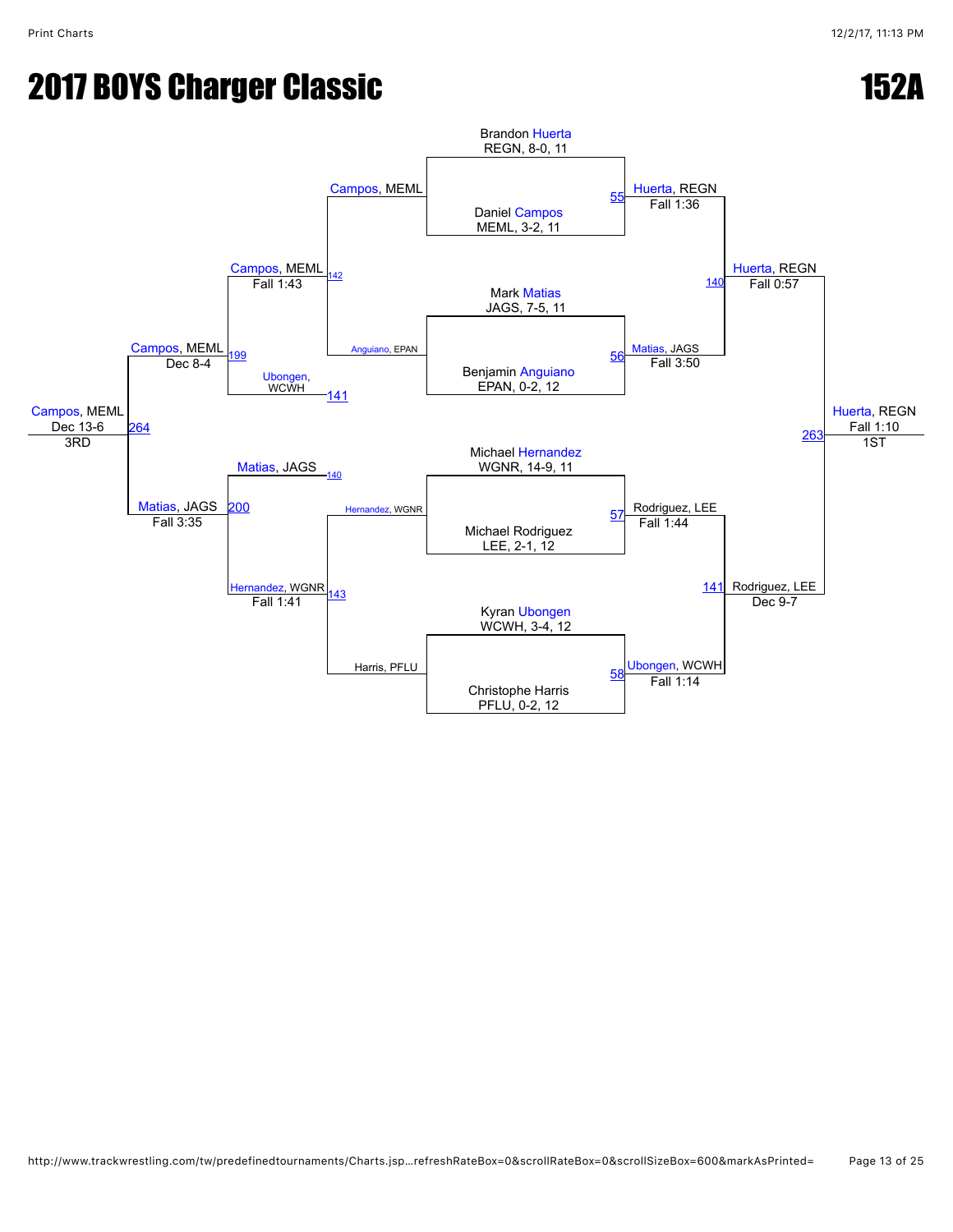# **2017 BOYS Charger Classic 152B**

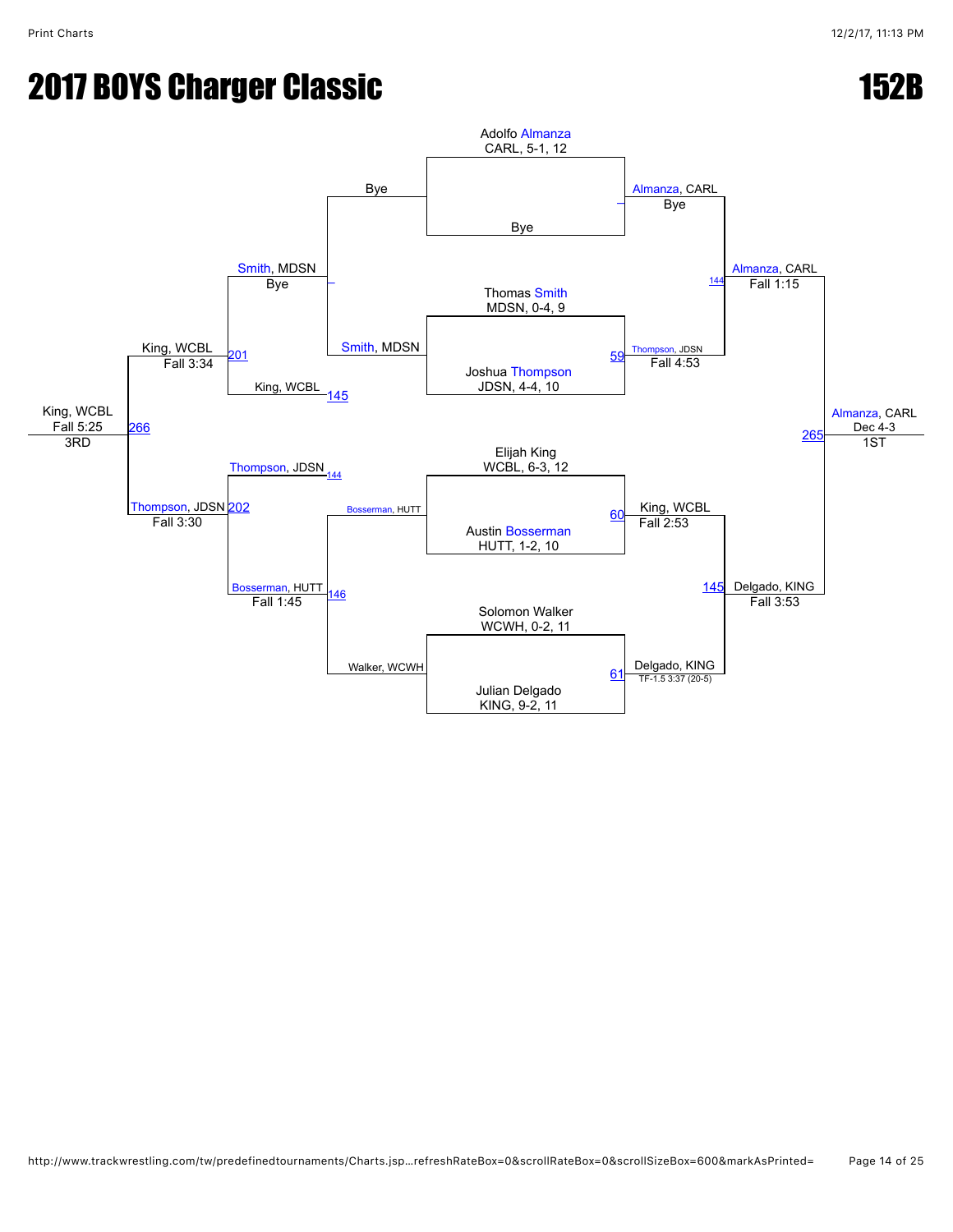# **2017 BOYS Charger Classic 160A**

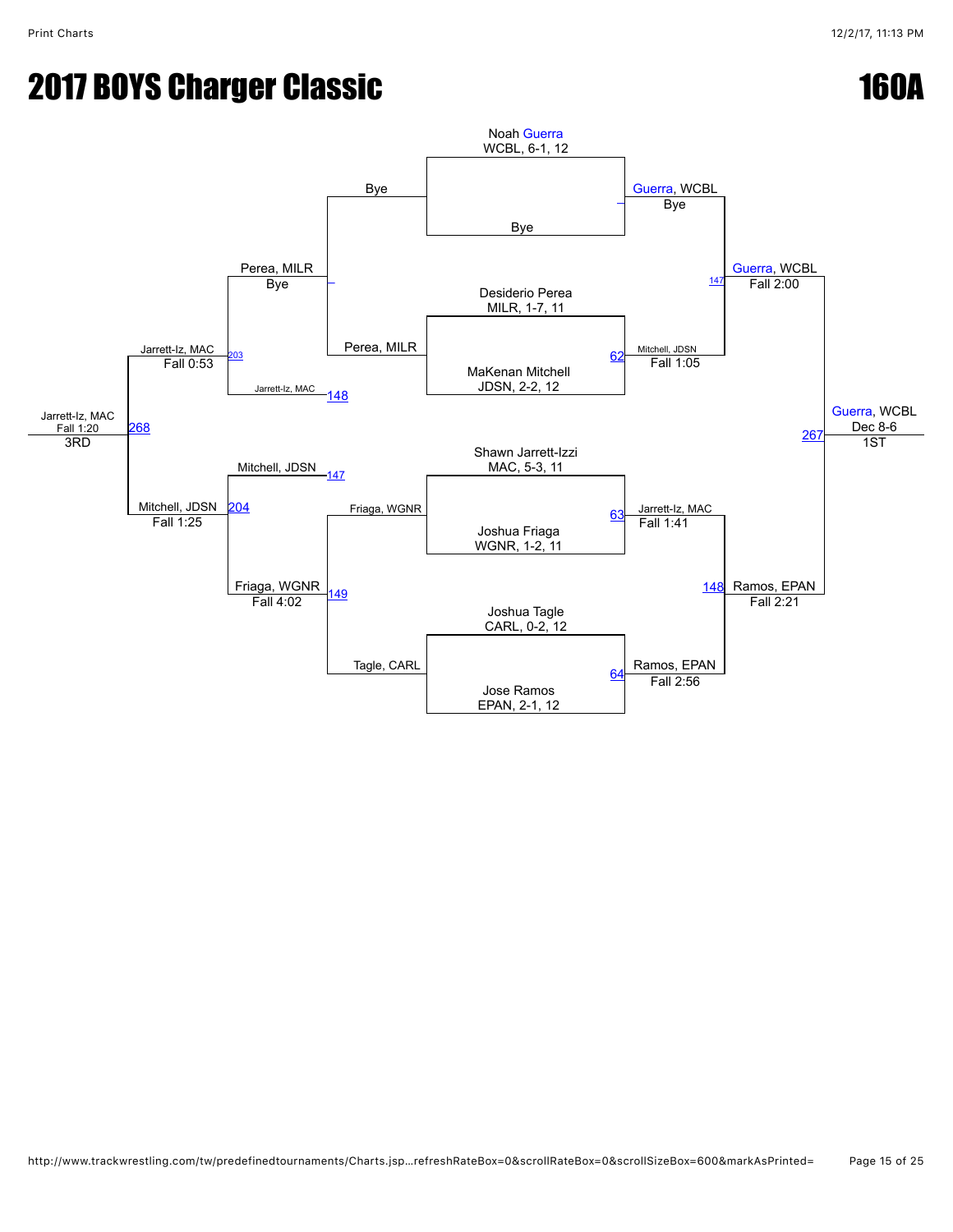# **2017 BOYS Charger Classic 160B**

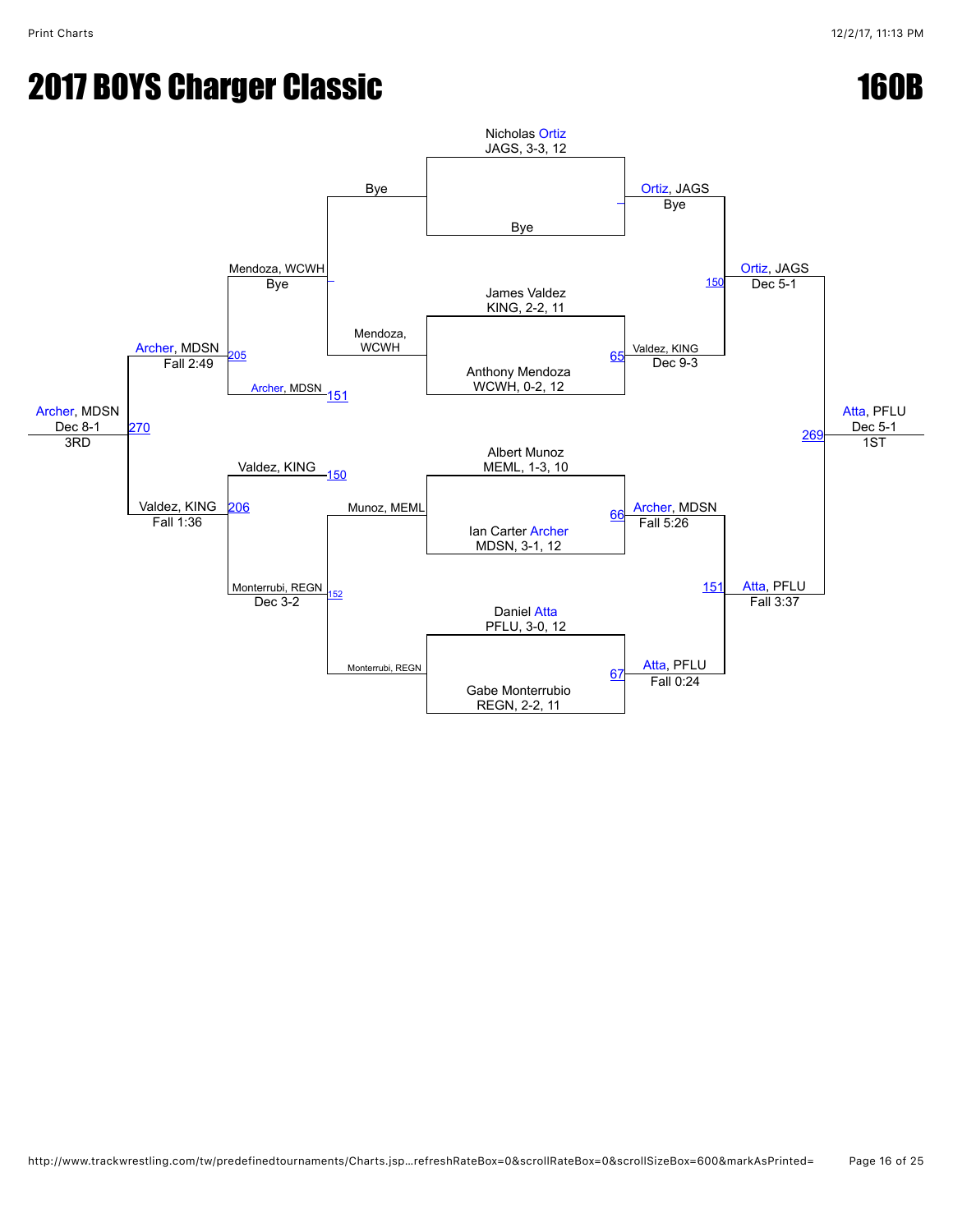#### **2017 BOYS Charger Classic 170A 2017 BOYS Charger Classic 170A**



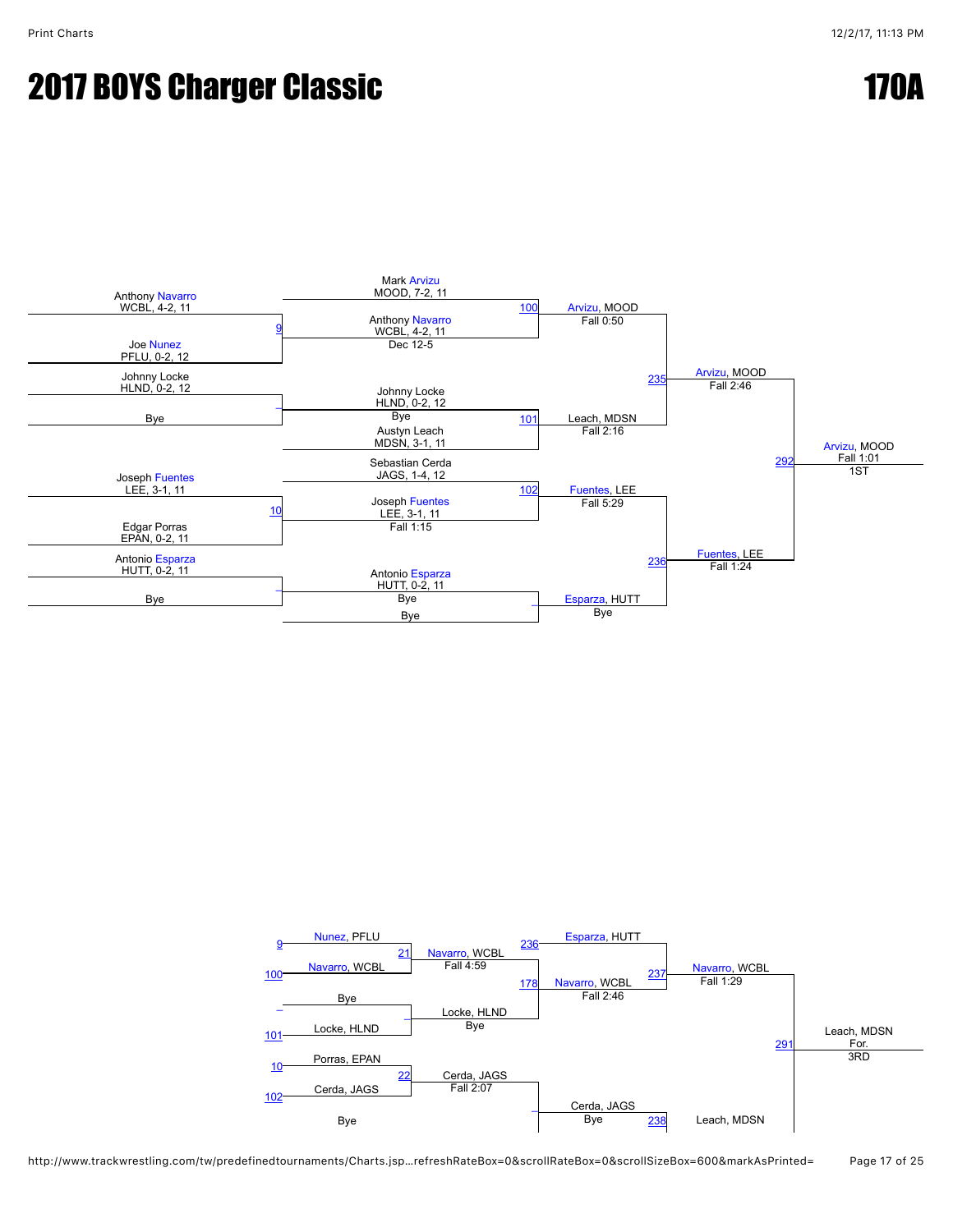



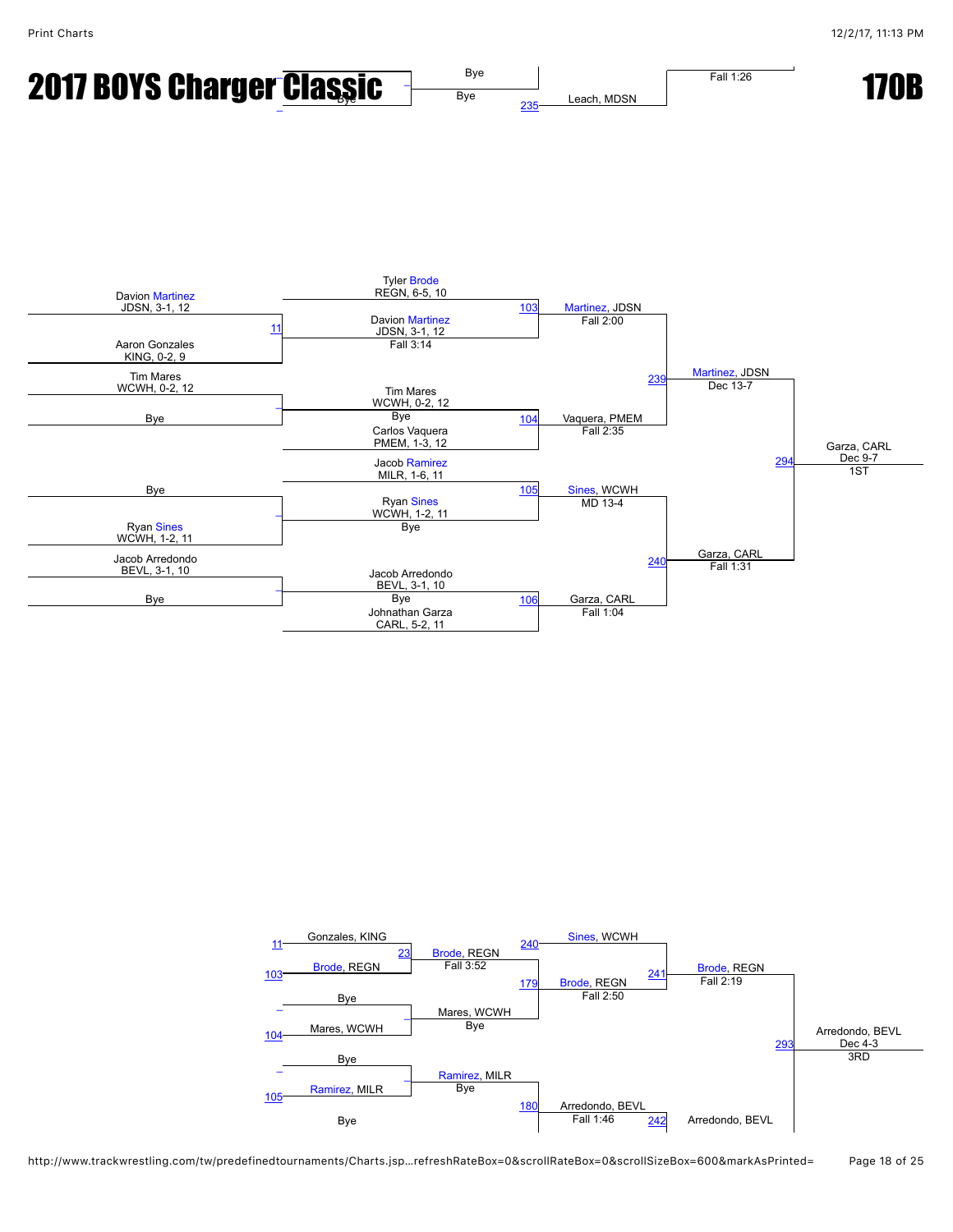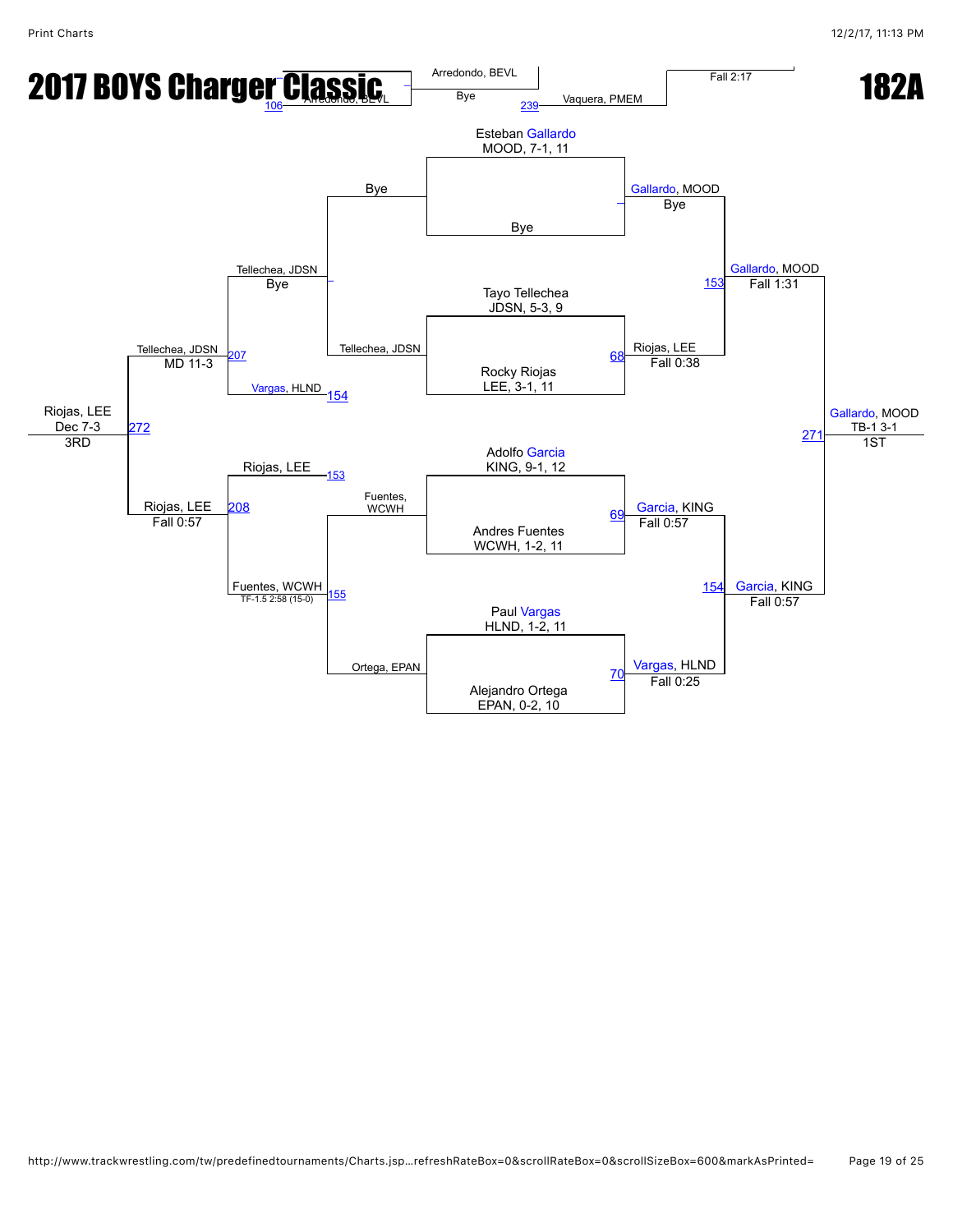# **2017 BOYS Charger Classic 182B**

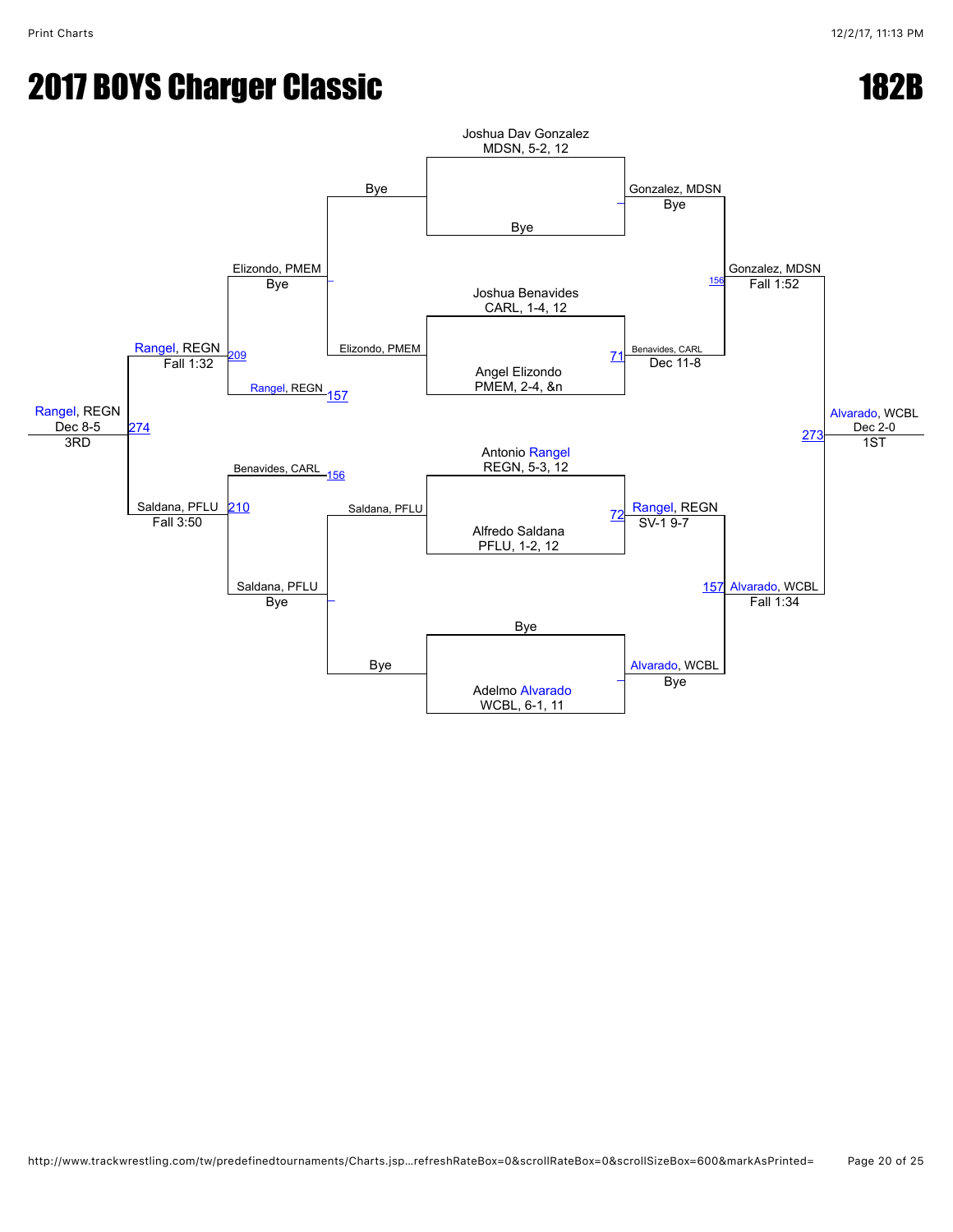#### **2017 BOYS Charger Classic 195A**



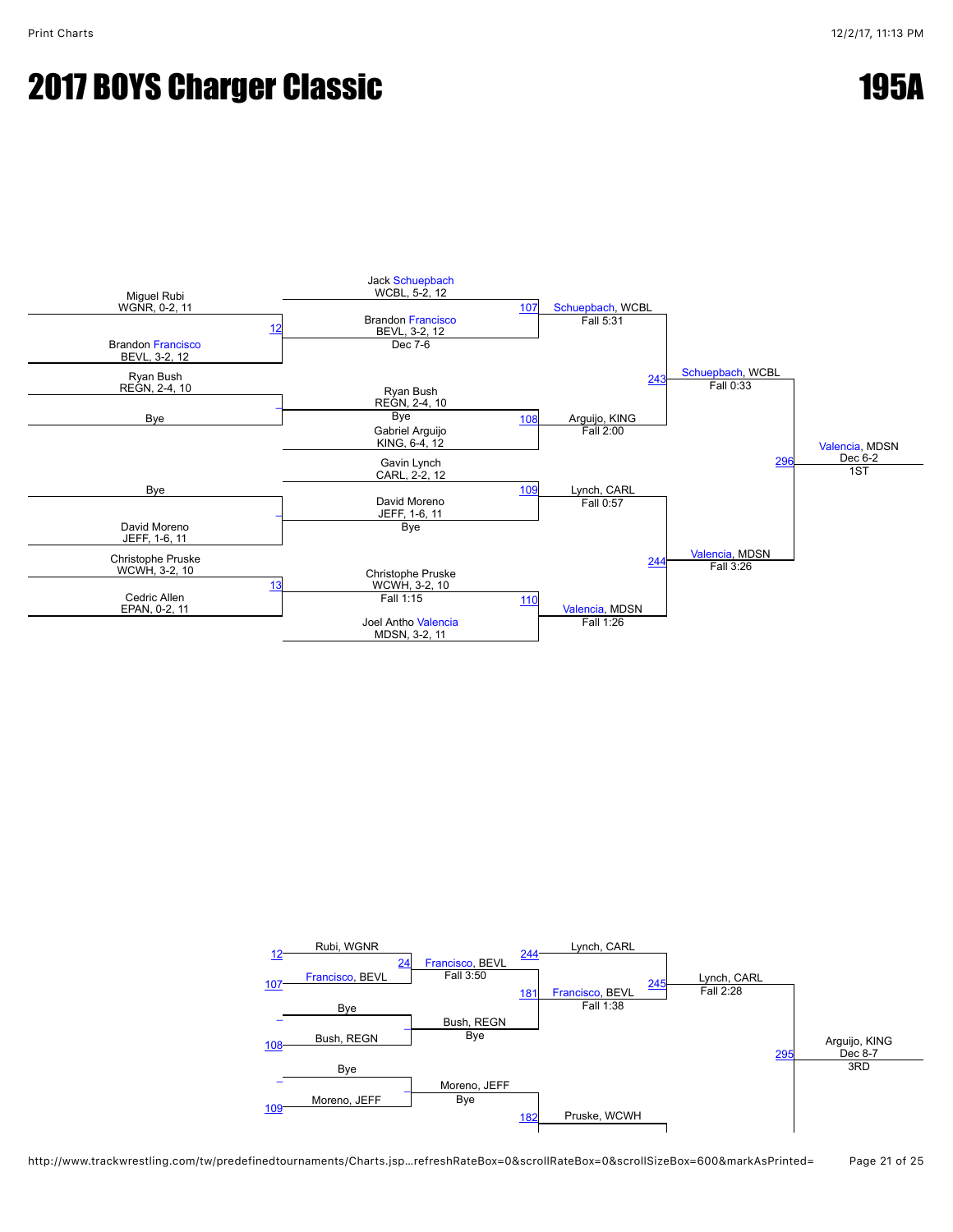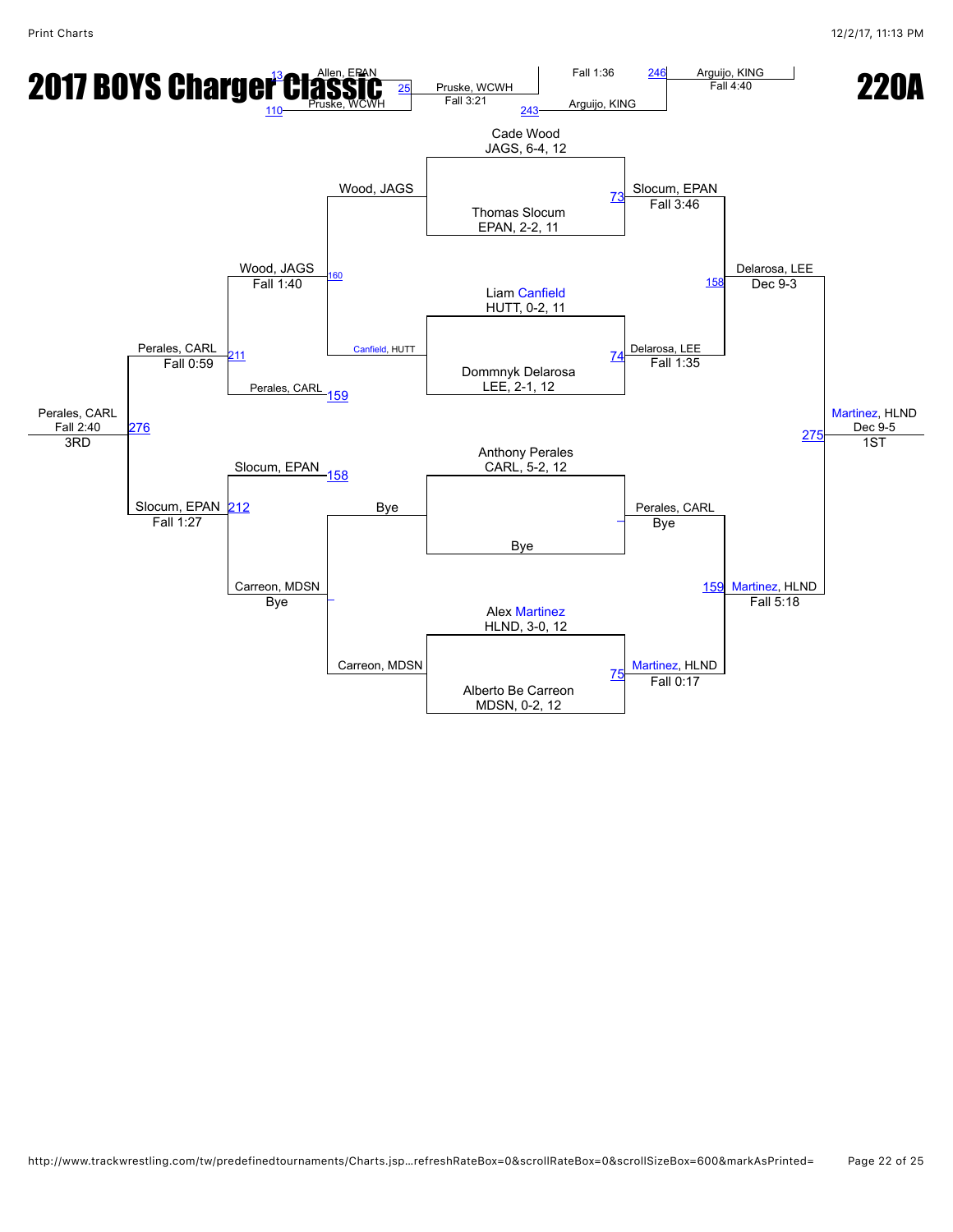## 2017 BOYS Charger Classic 2017 220B

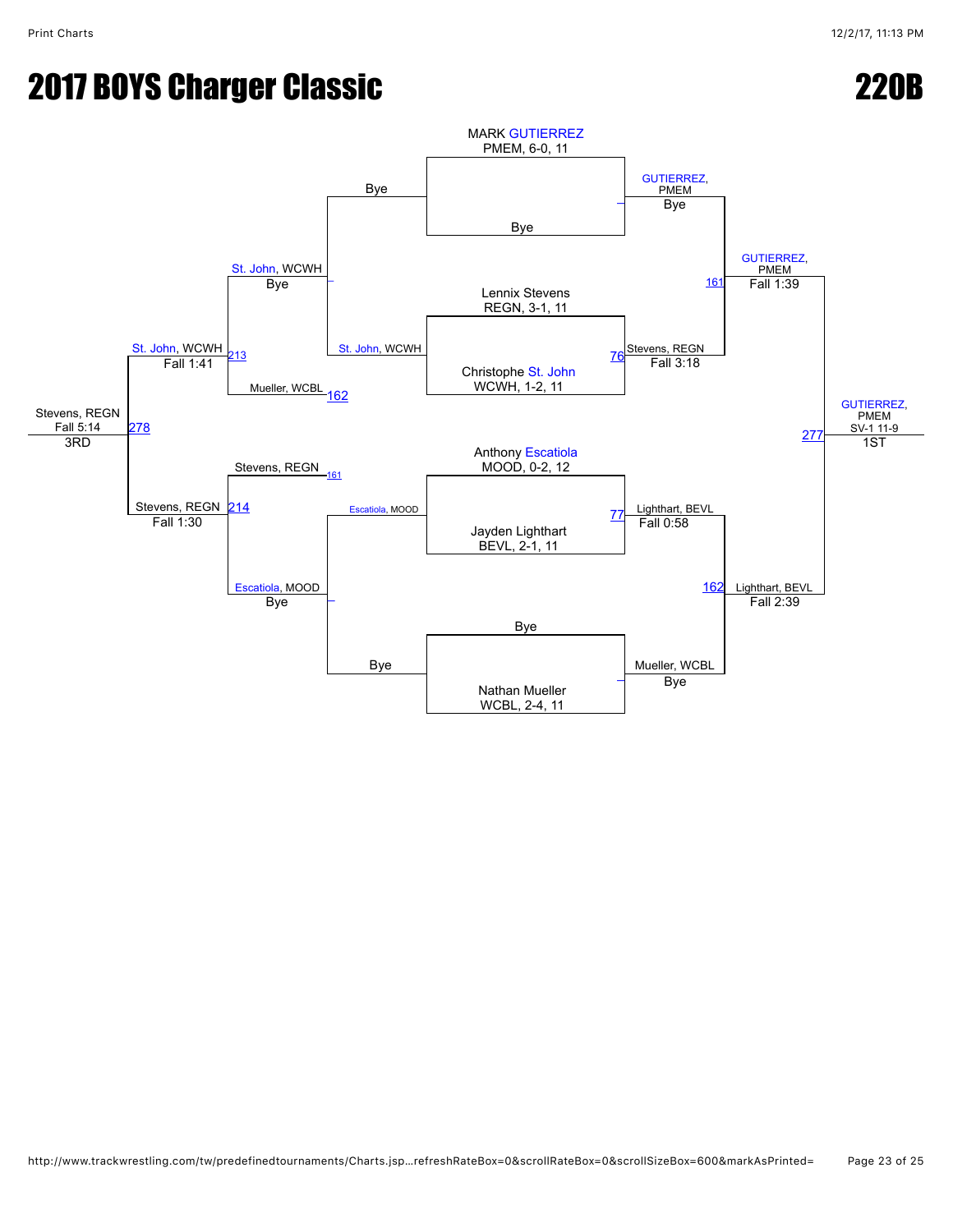## 2017 BOYS Charger Classic 285A